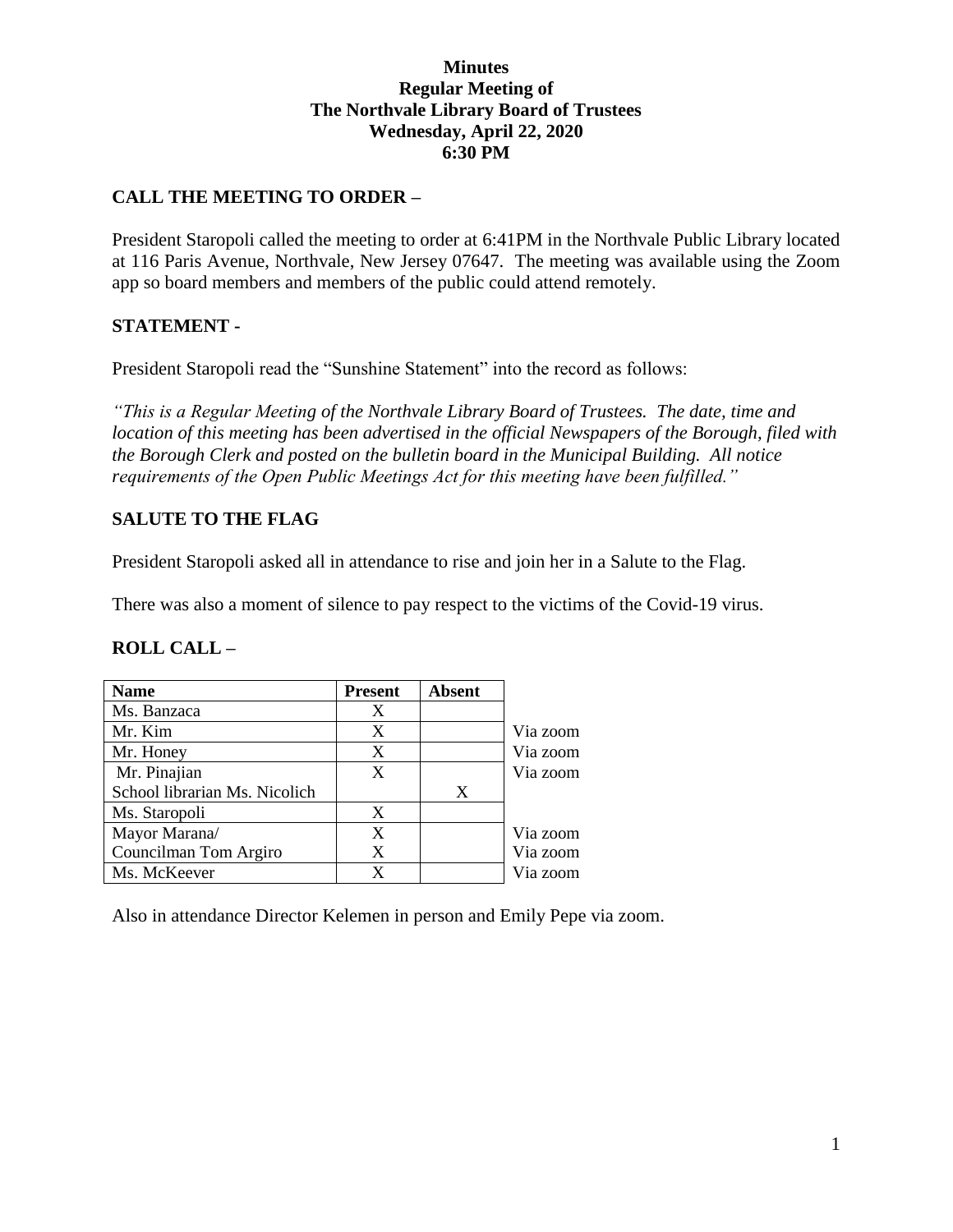### **APPROVAL OF MINUTES**

Resolved to approve the minutes from the March 25, 2020 regular board meeting.

| <b>Name</b>   | <b>ACTION</b> | <b>YES</b> | NO | <b>ABSENT</b> | <b>ABSTAIN</b> |
|---------------|---------------|------------|----|---------------|----------------|
| Ms. Banzaca   |               | X          |    |               |                |
| Mr. Kim       |               | X          |    |               |                |
| Mr. Honey     | Second        | X          |    |               |                |
| Mr. Pinajian  |               | X          |    |               |                |
| Ms. Nicolich  |               |            |    | X             |                |
| Ms. Staropoli | Motion        | X          |    |               |                |
| Mayor Marana  |               | X          |    |               |                |
| Mr. Argiro    |               |            |    |               |                |
| Ms. McKeever  |               |            |    |               |                |

The minutes were adopted on a roll call vote as follows:

### **GENERAL DISCUSSION –**

Director Kelemen and Mrs. Staropoli said that VMF construction informed the library that they had made a math error when submitting their construction bid. Their actual bid amount should have been \$45,000 higher than the cost submitted. Through advisement of the library lawyer it is advised to vote not to accept the bid because of the error. Also, the bid process will start over as all other bids submitted were higher than the acceptable range of the budget.

#### **Director's Report \*March 2020 Programs:**

### **12 programs offered to community**

### **179 people attended library programs through March 13, 2020**

| <b>Program/Event</b>                          | <b>Date</b> | <b>Children</b> | <b>Teens</b>   | <b>Children/</b><br><b>Teens</b> | <b>Adults</b>  | <b>Total</b> | <b>Department</b><br>(Juv, YA,<br>Adult) |
|-----------------------------------------------|-------------|-----------------|----------------|----------------------------------|----------------|--------------|------------------------------------------|
| <b>Read Across America</b><br>Day - Dr. Seuss | 3/2/2020    | 30              | 5              | 35                               | 21             | 56           | Juv                                      |
| <b>Story Time</b>                             | 3/3/2020    | 5               | $\Omega$       | 5                                | 3              | 8            | Juv                                      |
| <b>Northvale Pre-K Story</b><br>Time 3's      | 3/3/2020    | 6               | $\Omega$       | 6                                |                |              | Juv                                      |
| <b>Rain Barrel 101</b>                        | 3/3/2020    | 0               | 0              | 0                                | $\overline{2}$ | 2            | Adults                                   |
| <b>Magical Melodies</b>                       | 3/4/2020    | 15              | $\Omega$       | 15                               | 11             | 26           | Juv                                      |
| <b>ESL Conversation Class</b>                 | 3/5/2020    | 0               | $\Omega$       | 0                                | 8              | 8            | <b>Adults</b>                            |
| <b>Snap Circuits</b>                          | 3/5/2020    | $\Omega$        | $\overline{4}$ | 4                                | $\overline{2}$ | 6            | YA                                       |
| <b>Music with Miss Nita</b>                   | 3/6/2020    | 13              | $\Omega$       | 13                               | 9              | 22           | Juv                                      |
| <b>Northvale Pre-K Story</b><br>Time 4's      | 3/9/2020    | 10              | $\Omega$       | 10                               |                | 11           | Juv                                      |
| <b>Story Time</b>                             | 3/10/2020   | 9               | 0              | 9                                |                | 15           | Juv                                      |
| <b>Artistically Abled</b>                     | 3/10/2020   | 10              | $\Omega$       | 10                               | $\overline{2}$ | 12           | Juv                                      |
| <b>Bendy Bookworm Yoga</b>                    | 3/11/2020   | 3               | 0              | 3                                | 3              | 6            | Juv                                      |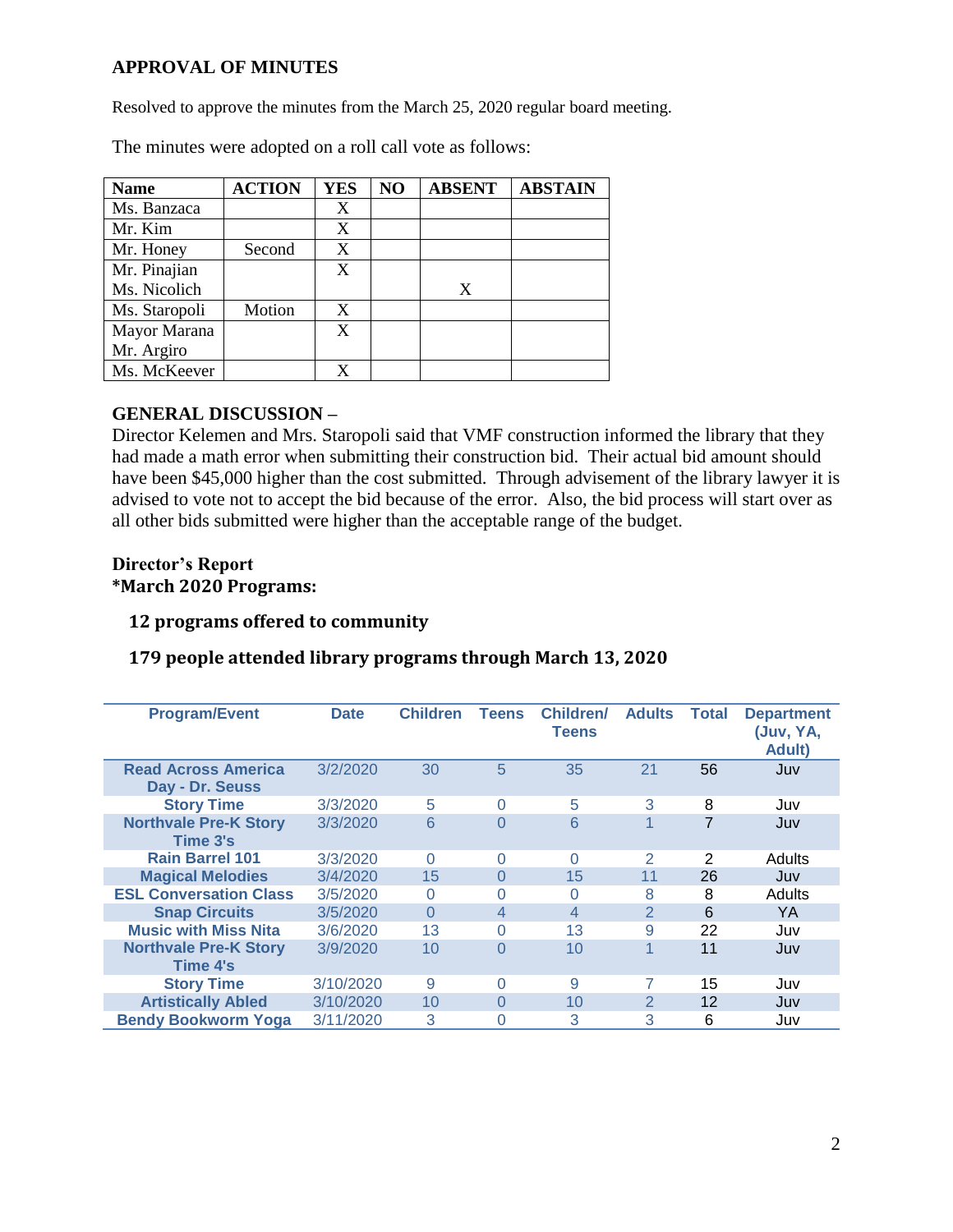Program highlights and upcoming

- Programs above represent "in-house" offerings from March 1-March 13, prior to library closing to the public for COVID-19 pandemic.
- Youth Services Librarian is offering live "virtual" daily storytimes, bedtime storytime, craft videos, tutorials and more on library's Facebook, Instagram and new YouTube Channel.
- Livestreams from familiar children's library presenters, including Magical Melodies and Bendy Bookwork Yoga Storytime, are well received by families. Other familiar and popular programs like Music with Miss Nita and a Magic Show with Steve Woyce are forthcoming.
- Book, movie, and other online talks are planned for adults.
- Given the current health crisis, the Summer Reading Club, "Imagine Your Story," is being reimagined, using Beanstack for Libraries, a trusted and highly interactive reading challenge software and mobile app with online reading logs and incentives for both children and adults.
- Electronic resources are available to Northvale Library cardholders 24/7. Patrons are encouraged to visit northvalelibrary.org and bccls.org to explore the many offerings through Libby/Overdrive: e-books and e-audiobooks; RB Digital for emagazines; Hoopla for movies, music, comics, audiobooks and e-books; and explore Jersey Clicks for databases offered by the State Library

# Administrative

- Library Cards: 1,802 patrons registered as of April 17, 2020. 1 new library card registration since the March report.
- Library remains closed to the public until authorized to re-open.
- Staff has rallied together working remotely. Remote work includes creating library social media content, participating in webinars, creating online calendars and online flyers, monitoring library email for assistance with library cards and information, collection development, catalog and patron record quality control and virtual programming.
- Library Zoom account established for remote library meetings and programs.

# Strategic Planning

 Trustees awarded bid for Northvale Library Interior Renovation Project to lowest bidder at March Trustee meeting. Lowest bidder, upon receiving notification of bid award by architect, notified ALSA architecture and Library, requesting permission to withdraw bid proposal due to mathematical error. Library's lawyer reviewed withdrawal request, advised to approve withdrawal of awarded bid and reject all other bids.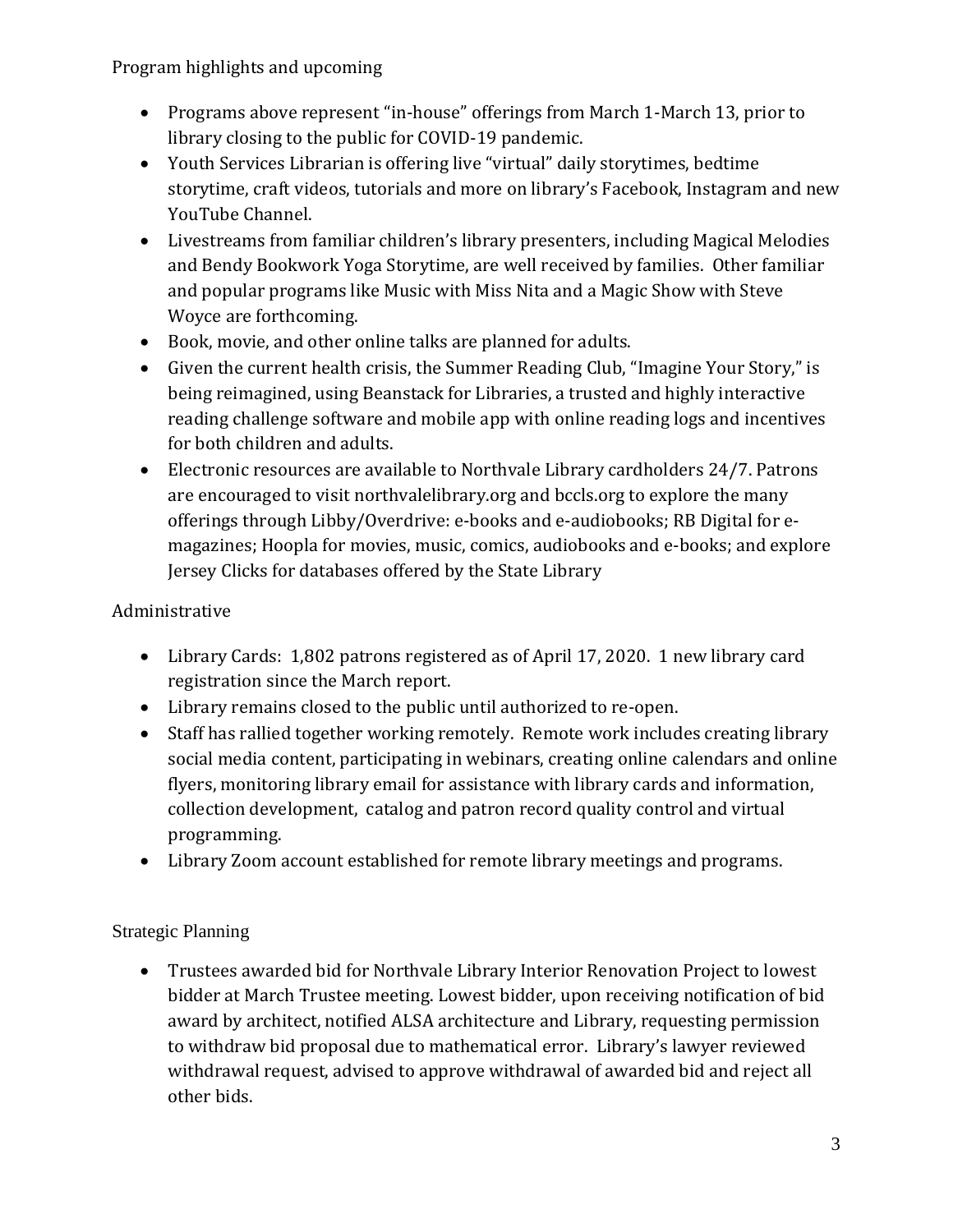BCCLS

- BCCLS continues updating and supporting library administration/staff via email and remote meetings.
- BCCLS enabled patrons without a library card, from any of the 77 towns in the consortium, to apply for an e-card for immediate access to BCCLS eBooks, eAudiobooks and eMagazines. Patrons with library cards already have this access.
- All materials borrowed by any patron from a BCCLS member library will have their due dates automatically extended throughout the health crisis.

## **Friends of the Library Report**

Kathy Brunet of the friends attended via zoom. She shared that the Friends of Northvale held their April meeting via zoom. The friends are working with the different museums that we have passes for to find out how they can be extended due to the fact they cannot be used during the shutdown.

They are also working on rescheduling any fundraiser events to the late fall/early winter and rescheduling the anniversary celebration.

### **Treasurer's Report**

We are 5% under budget spending to date with \$105,000 in the regular account and \$94,021 in the capital account. There is still a balance of \$15,000 that is owed to the library from last year.

## **ROLL CALL VOTES-**

Resolved to approve the claims list for March in the amount of \$8,945.99: The resolution was adopted on a roll call vote as follows:

| <b>Name</b>   | <b>ACTION</b> | YES | N <sub>O</sub> | <b>ABSENT</b> | <b>ABSTAIN</b> |
|---------------|---------------|-----|----------------|---------------|----------------|
| Ms. Banzaca   |               | X   |                |               |                |
| Mr. Kim       |               | X   |                |               |                |
| Mr. Honey     | Second        | X   |                |               |                |
| Mr. Pinajian  |               | X   |                |               |                |
| Ms. Nicolich  |               |     |                | X             |                |
| Ms. Staropoli | Motion        | X   |                |               |                |
| Mayor Marana  |               | X   |                |               |                |
| Mr. Argiro    |               |     |                |               |                |
| Ms. McKeever  |               | X   |                |               |                |

Resolved to approve the below resolution regarding the Northvale Library construction project bids:

# RESOLUTION 2020-

## NORTHVALE PUBLIC LIBRARY

WHEREAS, On March 19, 2020 eleven (11) bids were received by the Library Director for the Northvale Public Library Interior Renovation (the"Project"); and

WHEREAS, The Board of Trustees reviewed the recommendations made by the Library architect and Library counsel regarding said bid(s); and

WHEREAS, on Wednesday, March 25, 2020, the Board of Trustees, at its regular monthly meeting awarded the bid on the Project to the apparent low bidder, VMF Construction, Inc. ("VMF") in the amount of \$130,000.00; and

WHEREAS, pursuant to N.J.S.A. 40A:11-23.3, VMF notified the Library that it made a mathematical error in transferring the bid proposal amounts from the estimating sheet onto the